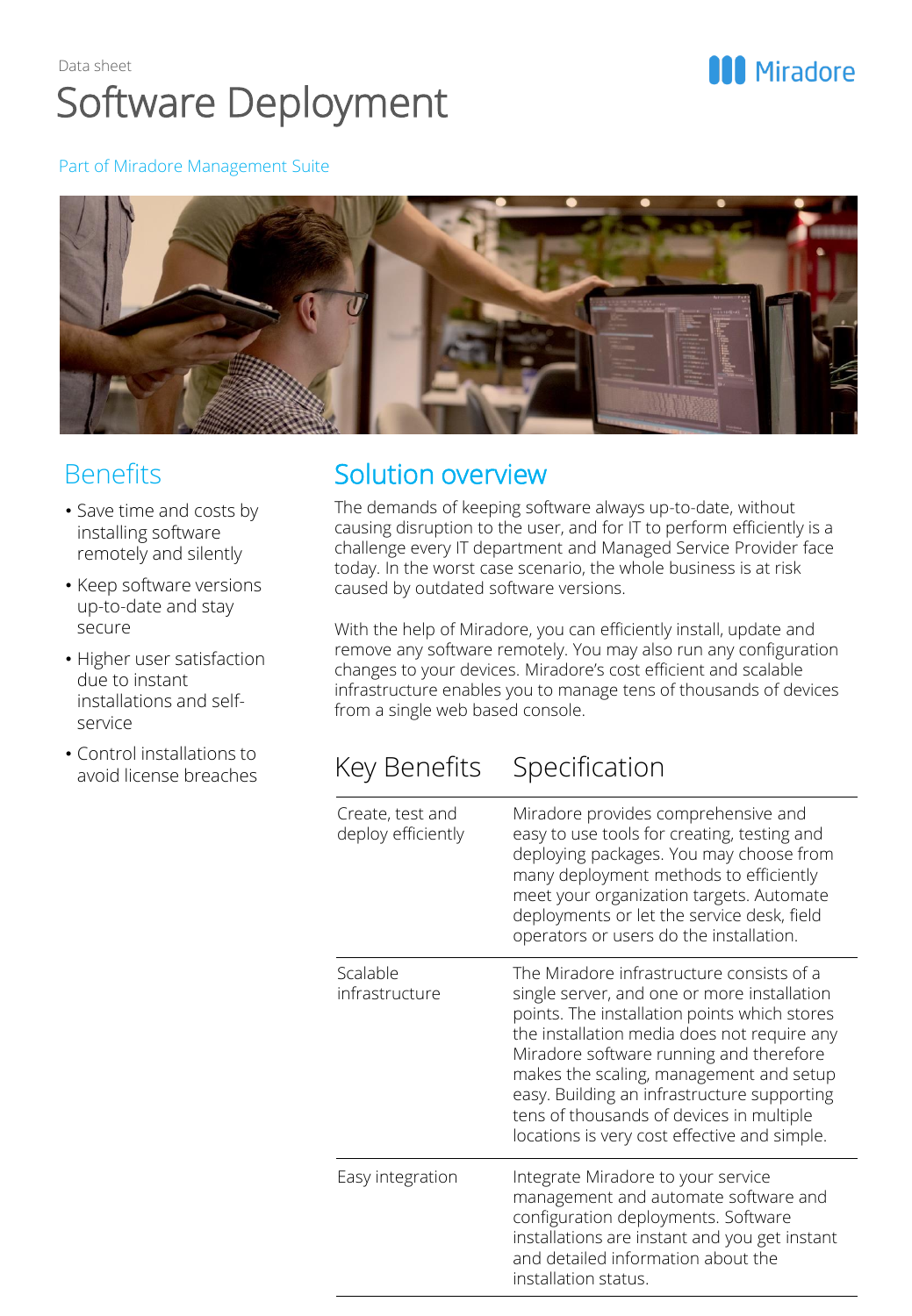



# Key Features

| Feature                          | Specification                                                                                                                                                                                                                                                                                                                                                                                  |
|----------------------------------|------------------------------------------------------------------------------------------------------------------------------------------------------------------------------------------------------------------------------------------------------------------------------------------------------------------------------------------------------------------------------------------------|
| Package Types                    | A package is a collection of automated<br>tasks used to perform administrative tasks<br>on the target device. These tasks could be<br>for example installing, modifying, removing<br>software or configuring the target device<br>and it's operating system. With the help of<br>Miradore, you can deploy any common<br>installation packages like MSI files,<br>powershell and batch scripts. |
| Deployment<br>Methods            | Packages can be deployed using the<br>following methods:<br>Instant one-by-one deployment<br>Mass deployment<br>Rule based deployment<br>Bare-metal installation                                                                                                                                                                                                                               |
| Installation<br>Points           | All software media needed for installation<br>operations are stored in HTTP(s) or SMB<br>network resources. You may build a<br>hierarchy of the installation points for<br>efficient media replication. The device<br>automatically detects the nearest<br>installation point for downloading the<br>installation media.                                                                       |
| Bare-metal<br>Installation       | You may assign deployment packages to<br>teams, locations, device roles, device<br>models and types, as well as to the user.<br>This is part of the Miradore user profiling<br>and ensures all the right software and<br>settings are always automatically installed<br>during the bare-metal installation process.                                                                            |
| Permissions<br>and Roles         | The installation of packages has never been<br>easier. In addition to enforcing package<br>installations centrally, you may delegate the<br>installation of ready-made packages to<br>service desk, field operators, and end-<br>users. This ensures high user satisfaction<br>and service quality.                                                                                            |
| Self-Service                     | Enable the Miradore Self-Service Portal and<br>let users' install software. You may include<br>the approval requirement process before<br>the software can be installed.                                                                                                                                                                                                                       |
| Compliance<br>Control            | Compliance control allows you to deny<br>installations to avoid license breaches.                                                                                                                                                                                                                                                                                                              |
| Reporting and<br>Troubleshooting | Miradore provides comprehensive and<br>detailed information of the deployment status.<br>This is especially useful when the need arises<br>for troubleshooting installation failures.                                                                                                                                                                                                          |